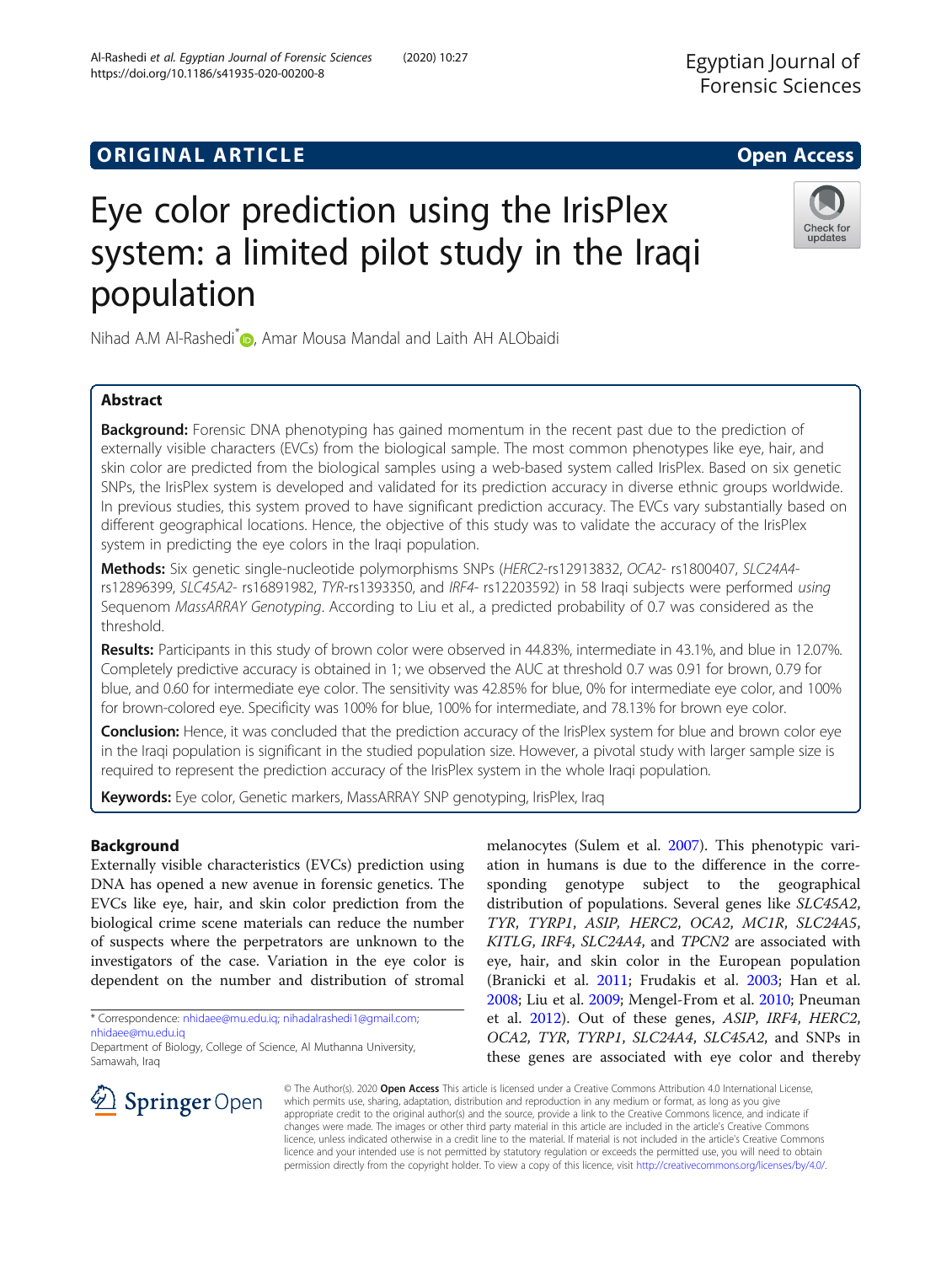used in the prediction of eye color studies (Pośpiech et al. [2012;](#page-5-0) Ruiz et al. [2013](#page-5-0); Spichenok et al. [2011](#page-5-0); Kayser and Schneider [2009;](#page-5-0) Sulem et al. [2008](#page-5-0); Walsh et al. [2011a](#page-5-0); Walsh et al. [2011b](#page-5-0); Walsh et al. [2012\)](#page-5-0). The color of the eye is majorly classified into three types, namely blue, brown, and intermediate (Liu et al. [2009](#page-5-0); Walsh et al. [2012](#page-5-0)). Hence, the variability in eye color constitutes a distinguishing trait, thereby used majorly in the forensic investigation (Pośpiech et al. [2012;](#page-5-0) Walsh et al. [2012\)](#page-5-0).

Polymorphism in the evolutionary conserved HERC2 and OCA2 gene is thought to contribute substantially in the human iris color differentiation. It was reported that the extent of expression of the OCA2 gene (pigmentation gene) is regulated by polymorphism rs12913832 on HERC2 locus (Visser et al. [2012;](#page-5-0) Eiberg et al. [2008\)](#page-5-0). The rest of all the genes (SLC45A2, TYR, SLC24A4, and IRF4) seem to contribute less in the prediction of eye color and differ with populations (Ruiz et al. [2013;](#page-5-0) Walsh et al. [2012](#page-5-0); Allwood and Harbison [2013;](#page-5-0) Branicki et al. [2009\)](#page-5-0). Several models have been proposed in the recent past for the prediction of eye color (Liu et al. [2009;](#page-5-0) Ruiz et al. [2013](#page-5-0); Spichenok et al. [2011;](#page-5-0) Allwood and Harbison [2013;](#page-5-0) Hart et al. [2013\)](#page-5-0).

The IrisPlex (Liu et al. [2009\)](#page-5-0) is a genetic web tool developed based on six Single-nucleotide polymorphisms (SNPs) and has a prediction accuracy of 93 and 91% for brown and blue color eye, respectively, in Europeans. However, for an intermediate color eye, the prediction accuracy was reported to be 73% with a sensitivity of 1.1%. Six SNPs from six genes, rs12913832 (HERC2), rs1800407 (OCA2), rs12896399 (SLC24A4), rs16891982 (SLC45A2), rs1393350 (TYR), and rs12203592 (IRF4), reported to contribute significantly to eye color (Liu et al. [2009\)](#page-5-0). This IrisPlex system was validated by different laboratories independently for sensitivity and specificity (Walsh et al. [2011a](#page-5-0)).

The prediction accuracy of these web-based tools is highly population-specific, as diverse studies reported variation in allele frequencies between populations (Dario et al. [2015;](#page-5-0) Yun et al. [2014](#page-5-0); Franssen and Coppens [2008\)](#page-5-0). For the prediction of eye color, Liu et al. (Liu et al. [2009\)](#page-5-0) have developed the following formula which is widely used by the researchers and the IrisPlex system is developed based on it.

$$
\pi_1 = \frac{\exp(\alpha_1 + \sum \beta(\pi_1)_k x_k)}{1 + \exp(\alpha_1 + \sum \beta(\pi_1)_k x_k) + \exp(\alpha_2 + \sum \beta(\pi_2)_k x_k)}
$$

$$
\pi_2 = \frac{\exp(\alpha_2 + \sum \beta(\pi_2)_k x_k)}{1 + \exp(\alpha_1 + \sum \beta(\pi_1)_k x_k) + \exp(\alpha_2 + \sum \beta(\pi_2)_k x_k)}, \text{and}
$$

$$
\pi_3 = 1 - \pi_1 - \pi_2.
$$

These formulas are based on multinomial logistic regression, where  $\pi_1$ ,  $\pi_2$ , and  $\pi_3$  are the probability of getting brow, blue, and intermediate eye color, respectively.

Every individual was categorized into brown, blue, or intermediate eye color as per the predicted probability derived from the above formulae. A threshold predicted the probability of 0.7 is used for the categorization of eye colors universally. Beyond the threshold value, it is regarded as unidentified or imprecise phenotype or unidentified genetic determinant.

To our knowledge, no previous studies have been reported on the validation of the IrisPlex system in the Iraqi population. Hence, the objective of this study was to find out the prediction accuracy of the IrisPlex system by using six SNPs in an Iraqi population sample.

## Materials and methods

Collection of samples, DNA extraction, and quantification In this study, 58 Iraqi subjects were included, out of which 40 were men and 18 were women. This study was approved by the ethics committee of the Al-Muthanna University (Document number 2032 on 10/5/2018). All participants provided signed informed consent. The color of the eyes was graded as per the percentage of pigmentation based on the scores and color charts reported by Franssen L et al. (2008) (Valenzuela et al. [2010](#page-5-0)). The photographs of each subject's eyes were taken for confirmation and to avoid bias (Supplemental information SU2 Fig [1\)](#page-4-0). The subjects were classified into blue, intermediate, and brown according to the eye colors. Individuals with green eyes (lighter phenotype), hazel eyes (darker phenotypes), and individuals having a combination of two or more pigments in the iris were categorized as intermediate. Subjects with blue color including all shades of blue were considered as blue eye and individuals with brown color including all brown color shades were considered as the brown eye. Blood samples were collected from all the subjects and DNA was extracted from the blood by automatic Magtration System 12GC plus, using MagDEA DNA 200 (GC) Kit as per the manufacturer's instruction.

#### SNP genotyping

MassARRAY SNPs genotypes of six genetic variants from six genes (HERC2- rs12913832, OCA2- rs1800407, SLC24A4- rs12896399, SLC45A2- rs16891982, TYRrs1393350, and IRF4- rs12203592) were used as predictors to determine eye color. All these SNPs were genotyped as per MassARRAY genotyping protocol. Details of the markers and primer sequences are given in Supplemental information SU1 Table [1.](#page-4-0) The cleaned products were analyzed by using a MassARRAY Compact mass spectrometer with the TYPER software. The samples were auto-clustered and cluster plots were checked for any outliers (Supplemental information SU2 Fig [2](#page-4-0)). The samples were run in duplicates.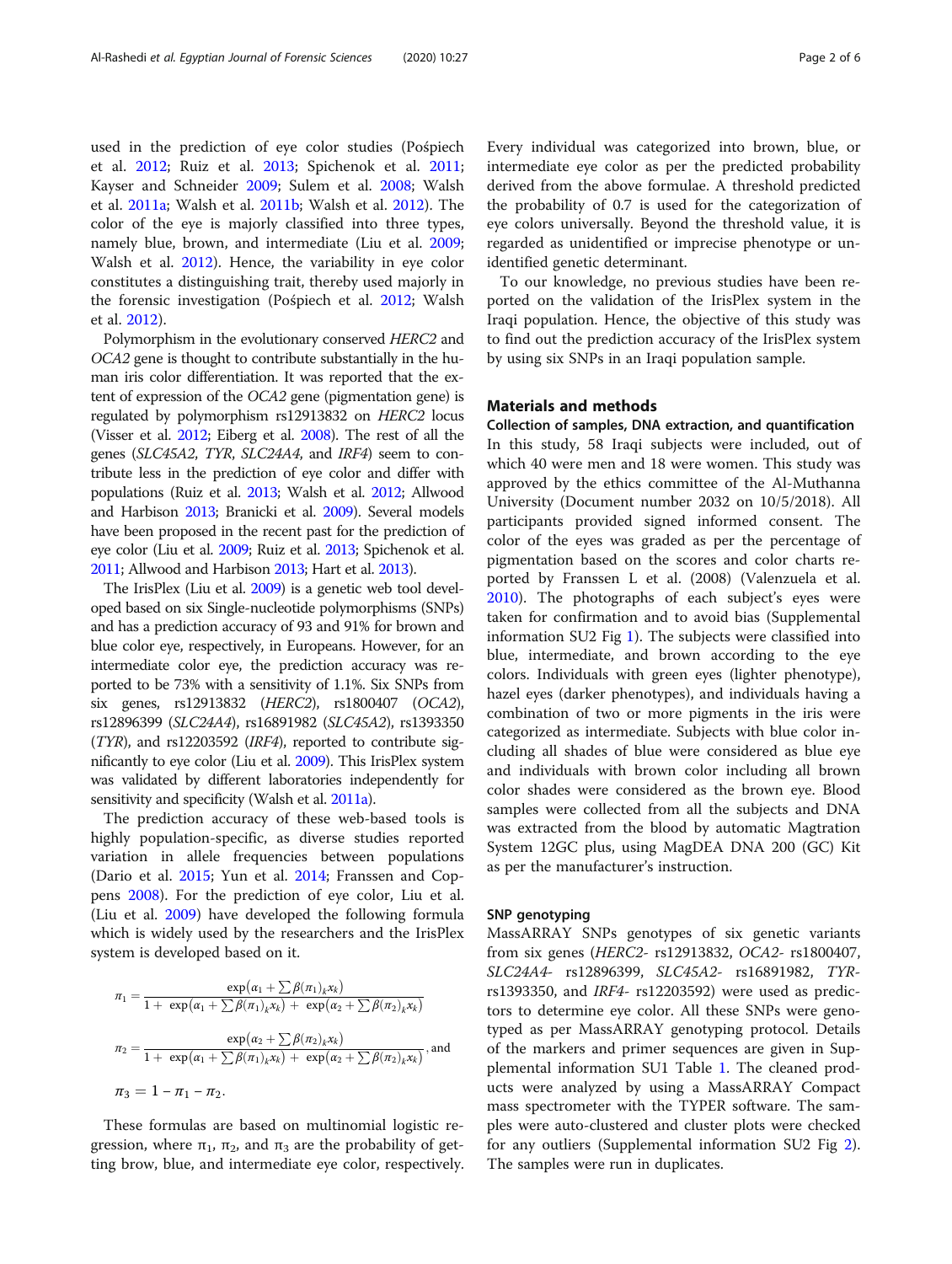## Model-based prediction of eye color and evaluation of accuracy

The eye color prediction model of the IrisPlex system was developed by Liu et al. (Liu et al. [2009\)](#page-5-0) and aimed to estimate three prediction probability values for each of the three categories of phenotype (blue, intermediate, and brown) were developed (Supplemental information table-[2\)](#page-4-0). The descriptive analysis and overall prediction accuracy of the model were validated by using SPSS 21.0 (SPSS Inc., Chicago, IL, USA). The area under the curve (AUC) is the integral of the receiver operating characteristics (ROC) curve. The ROC value of 0.5 is a complete absence of prediction and a value of 1.0 is an accurate prediction. Moreover, sensitivity and specificity of the model were calculated according to Liu et al. (Liu et al. [2009](#page-5-0)), the threshold of 0.7 was the probability for categories blue, intermediate, and blue eye color as suggested by Liu et al., probability value > 0.7 was considered positive, and < 0.7 was predicted as undefined.

## Result

#### Baseline characteristics

In this study, 58 Iraqi nationals participated, out of which 40 (69%) were males and 18 (31%) were females (Table 1). The mean age of the participants was  $26.13 \pm 8.57$  years. The frequency of observed intermediate eye color in the studied sample was 43.10% (25 samples), the frequency of observed brown eye color was 44.83% (26 samples), and the frequency of observed blue color eye was 12.07% (07 samples). The subjects were categorized into the eye colors regardless of their intensity and when the color of the eyes was homogenous (Supplemental information SU1 Fig [1\)](#page-4-0).

| Table 1 Baseline characteristics of participated Iraqi subjects |
|-----------------------------------------------------------------|
|-----------------------------------------------------------------|

## Accuracy prediction of the IrisPlex model

This study was evaluated by the blue, intermediate, and brown color eye prediction by IrisPlex system which matched with the observed eye color at threshold 0.7 threshold in the Iraqi population. Prediction accuracy shown by the AUC (Fig. [1\)](#page-3-0) was 0.79, 0.91, and 0.60 for blue, brown, and intermediate eye color, respectively (Table [2\)](#page-3-0).

The sensitivity was very high for brown eye color 100% and low for blue eye color 42.85%. The lack of sensitivity was obtained for intermediate eye color, which means that no one of the analyzed intermediate eyed individuals was predicted correctly.

The specificity values obtained were very high for both blue and intermediate eye color 100%, which means that the prediction of negative-blue and intermediate eye match among all samples was corrected, while the prediction of negative-brown eye match was 78.13% at threshold 0.7 (Table [2](#page-3-0)).

The positive predictive value (PPV) and negative predictive value (NPV) were calculated according to Liu et al. using the prediction threshold at the  $\geq 0.7$  level. At 0.7 threshold, PPV and NPV for blue eye color were 100 and 92.7%, respectively. For brown color, PPV and NPV were 78.7 and 100%, respectively. The PPV value was not determined for intermediate eye color due to the fact that means no cases the observed intermediate eye color was predicted as intermediate and NPV was 56.89.

At threshold 0.7, the association of gender and eye color prediction accuracy by using the six IrisPlex SNPs. In comparison, the sensitivity was 66.6% for blue eye color in males and 25% in females. The specificity for brown eye color was 84.6% for females and 73.6% for males. Prediction of the positive-brown eye color match among male samples was 80.7% and 71.4% for females.

| Baseline characteristics                       |                          | ${\cal N}$ | Percentage |
|------------------------------------------------|--------------------------|------------|------------|
| Gender                                         | Male                     | 40         | 69         |
|                                                | Female                   | 18         | 31         |
|                                                | Total                    | 58         | 100        |
| Age in years (mean $\pm$ SD), minimum, maximum | $26.13 \pm 8.57$ , 8, 58 |            |            |
| Ethnicity                                      | Iraqi                    |            |            |
| Systemic ill ness                              | Nil                      |            |            |
| Eye disorders if any                           | Nil                      |            |            |
| Observed eye color                             |                          |            |            |
|                                                |                          | Frequency  | Percentage |
| Valid                                          | Intermediate             | 25         | 43.10      |
|                                                | Brown                    | 26         | 44.83      |
|                                                | Blue                     | 07         | 12.07      |
|                                                | Total                    | 58         | 100        |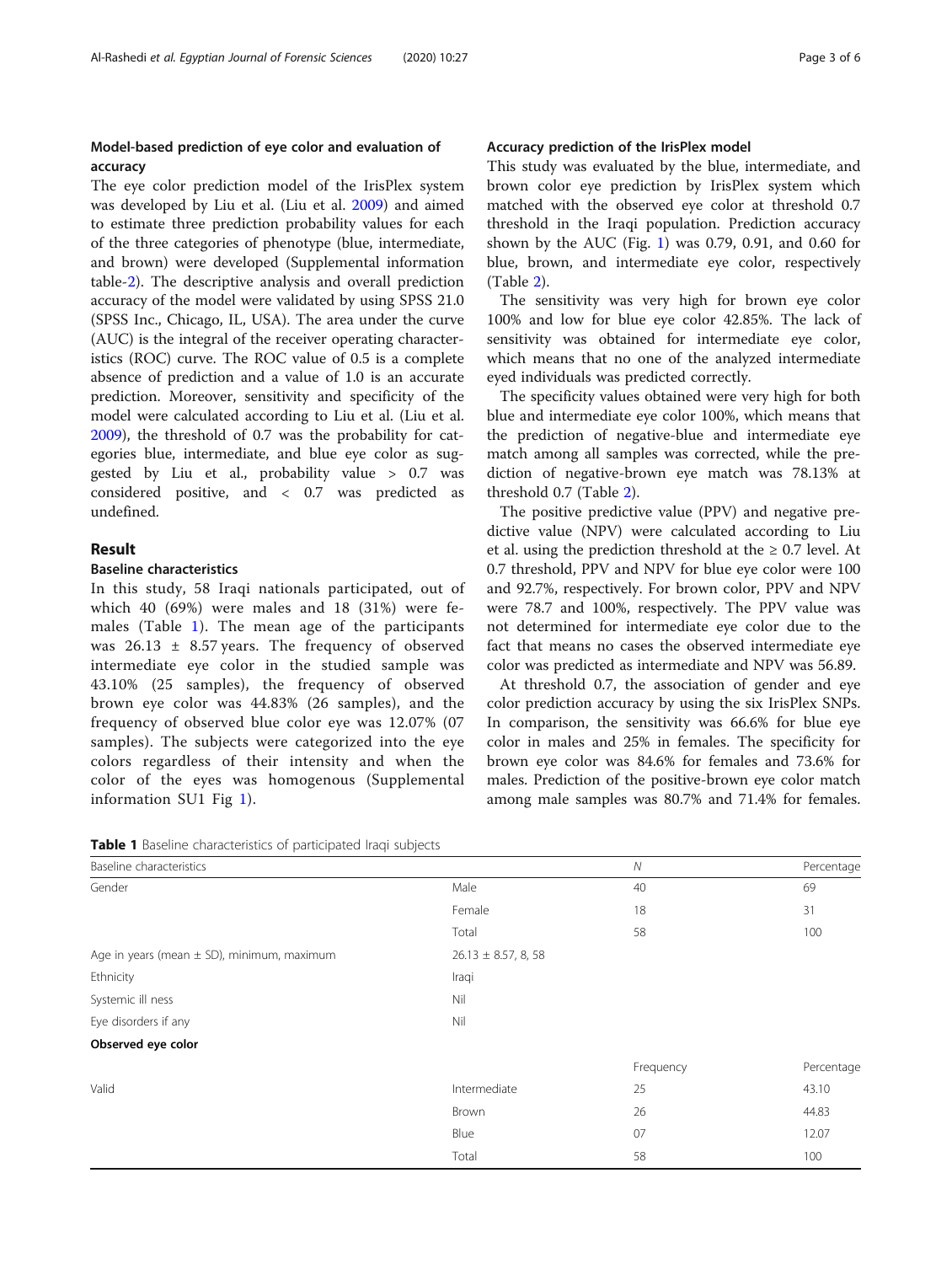<span id="page-3-0"></span>

Prediction of the negative-blue eye match was 97.3% for males and 82.3% for females and negative intermediate eye match in males was 60% and 50% for females (Supplemental information SU1 Table-[4\)](#page-4-0).

## Discussion

In this study, the probability of prediction of eye color by IrisPlex system matches with the observed eye color at a probability threshold value of 0.7 as per Liu et al. (Liu et al. [2009](#page-5-0)). This might be due to genotypic variance in different populations around the globe (Sulem et al. [2007](#page-5-0); Valenzuela et al. [2010](#page-5-0)). A study on 6168 Dutch European population was carried out for the accurate prediction of the blue and brown eye by using the IrisPlex system (Walsh et al. [2011b](#page-5-0)). In this study, six genetic SNPs, namely HERC2- rs12913832, OCA2 rs1800407, SLC24A4-rs12896399, SLC45A2 (MATP) rs16891982, TYR -rs1393350, and IRF4-rs12203592, were used like our study. But allele balance, for example for allele T of rs12896399 in its heterozygote state and allele C of rs16891982 in its homozygote, could not be achieved completely. However, little imbalance did not affect the genotyping accuracy in this study. The reported sensitivity of the model in this study was significantly higher compared to those previously reported autosomal SNP multiplexes included for human identification (Sanchez et al. [2006;](#page-5-0) Dixon et al. [2005\)](#page-5-0). In this

study, the sensitivity of the model was found to be 100% for the brown and 42.85% at threshold 0.7 for the blue color eye. As per this study, intermediate eye color was quite challenging to predict using the above SNPs and prediction model.

In our present study, 42.8% of blue eye prediction by the IrisPlex system matched with the observed eye color and for brown color eye, 100% match with the IrisPlex prediction at threshold 0.7 was achieved. In another study, the utility of the IrisPlex system was studied in a North American cohort (Dembinski and Picard [2014\)](#page-5-0). In this study, with adjusted parameters, the prediction accuracy was found to be 93 and 42% for blue and brown eye color, respectively, at the prediction threshold of 0.7. However, at 0.5 threshold value, the accuracy was found to be 95 and 58% for blue and brown color eye, respectively. The prediction accuracy for intermediate eye color was found to be 11% at threshold value 0.7 and 19% at 0.5 threshold. However, at both the thresholds, intermediate eye color did not produce any true positive prediction while using original frequencies. There was a lesser number of incorrect predictions in this study. Overall, the adjusted parameter model resulted in a lesser error rate for the blue and brown color eye at both probability thresholds (0.7 and 0.5). In another study (Kastelic et al. [2013\)](#page-5-0), the IrisPlex system was validated using 6 SNPs in a cohort of 105 Slovenian population.

Table 2 Eye color prediction accuracy using 6 genetic markers in the Iraqi population

| Parameter                                                    | Color |              |       |
|--------------------------------------------------------------|-------|--------------|-------|
|                                                              | Blue  | Intermediate | Brown |
| Area under the receiver operating characteristic curve (AUC) | 0.79  | 0.60         | 0.91  |
| Sensitivity (%)                                              | 42.85 | 0.0          | 100.0 |
| Specificity (%)                                              | 100.0 | 100.0        | 78.13 |
| Positive predictive value (%)                                | 100.0 | Nan*         | 78.79 |
| Negative predictive value (%)                                | 92.72 | 56.89        | 100.0 |
| <b>AD an analyzists to move</b>                              |       |              |       |

Denominator is zero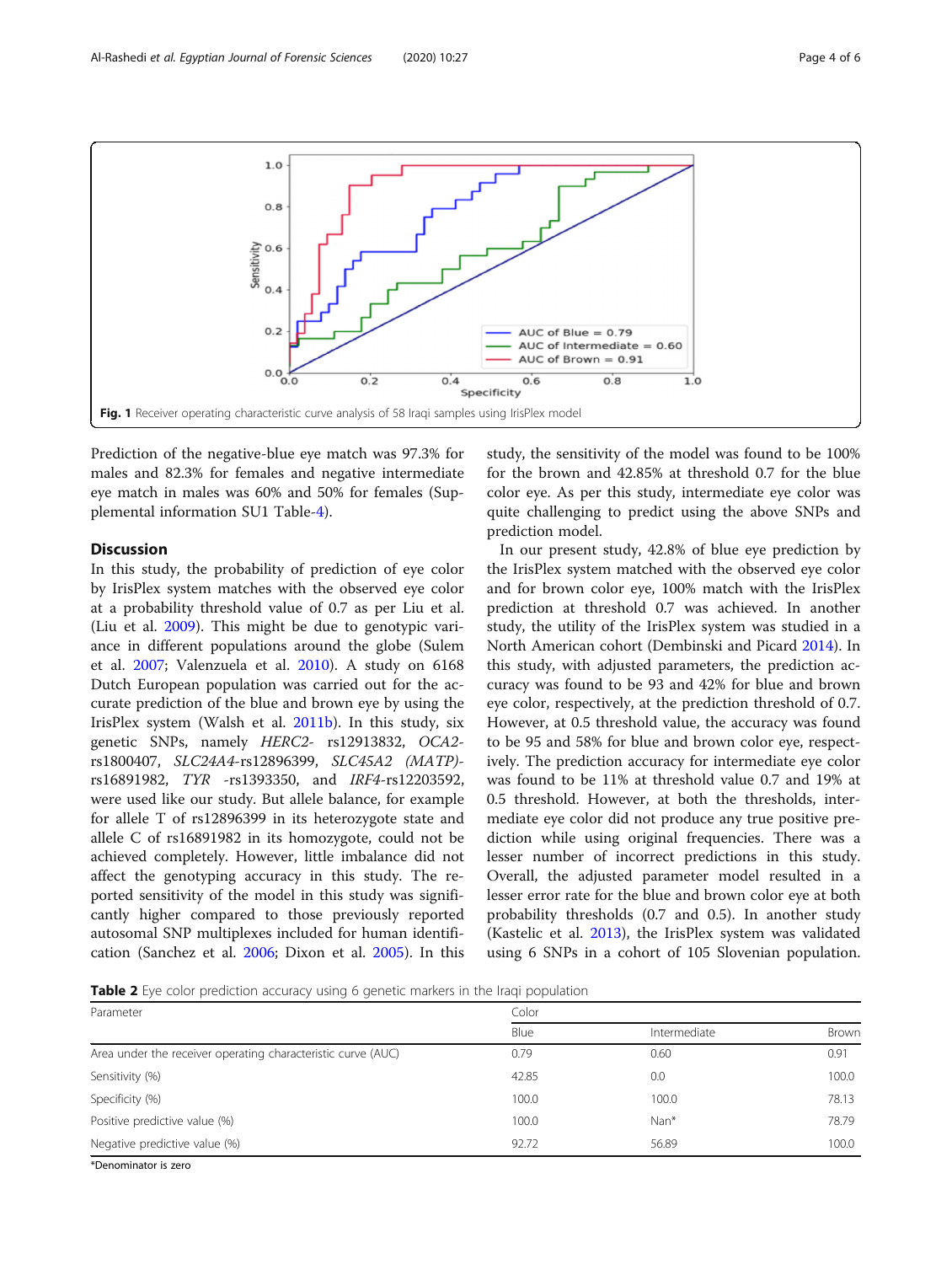<span id="page-4-0"></span>In this study, the prediction accuracy of the system was found to be 96, 91, and 79% for blue, brown, and intermediate eye color, respectively. The sensitivity of the prediction model was found to be 93.6% (blue color), 58.1% (brown), and 0% (intermediate color). Similarly, the specificity was reported to be 93.1, 89.2, and 100% for blue brown and intermediate eye color.

The six genetic SNPs, HERC2- rs12913832, OCA2 rs1800407, SLC24A4- rs12896399, SLC45A2- rs16891982, TYR- rs1393350, and IRF4- rs12203592, reported to be associated significantly with the prediction of human eye color in diverse populations are included in IrisPlex web tool (Liu et al. [2009](#page-5-0); Walsh et al. [2011a;](#page-5-0) Walsh et al. [2011b](#page-5-0); Walsh et al. [2012\)](#page-5-0). Out of all the above genetic SNPs, HERC2- rs12913832 reported as the most profound genetic predictor of human eye color (Liu et al. [2009](#page-5-0); Mengel-From et al. [2010](#page-5-0); Walsh et al. [2012;](#page-5-0) Branicki et al. [2009\)](#page-5-0). This genetic SNP reported having strongly associated with blue eye color (Kastelic et al. [2013](#page-5-0)). A similar report was also published recently by Freire-Aradas et al. (Freire-Aradas et al. [2014\)](#page-5-0). In their study, five SNPs exhibited high accuracy for brown and intermediate eye color compared to the report published by Liu et al. (Liu et al. [2009\)](#page-5-0). The model developed by this study had a better goodness-of-fit curve and all study participants with brown eye color were predicted correctly by the IrisPlex system. HERC2- rs12913832 is also reported to play an important role in the prediction of hair and skin color (Branicki et al. [2011](#page-5-0); Branicki et al. [2009](#page-5-0)).

In the table (Supplemental information SU2 Table S4), the difference in the eye color accuracy between males and females was notable in the blue eye color, where the sensitivity was 66.6% of the blue eye color in males and 25% in females. Our results garnered from this pilot study were consistent to demonstrate an association between sex and iris color in our population sample as it was proposed by Martinez-Cadenas et al. (Martinez-Cadenas et al. [2013](#page-5-0)). However, further study in a larger sample size will be more evident to represent the whole Iraqi population.

#### Study limitation and conclusion

The present study has a limited sample size which may not represent the complete Iraqi population and would not have included all the probable eye colors. From this study, it was deduced that the IrisPlex system is also suitable for predicting the blue and brown eye color in the small Iraqi population. The prediction of intermediate eye color in the Irisplex system depends on rs1800407A and rs12203592T, and we noticed these two SNPs represent about approximately all samples that wild type 0 and disappeared effective change in both SNPs. In this study, six SNPs were genotyped, which we believe would have affected the phenotypic variance in

eye color. Hence, prediction accuracy can be improved if more SNPs are genotyped in the larger Iraqi population. Multi-gene interactions are responsible for the development of eye color. Hence, more exhaustive investigation on newer pigmentation genes in the Iraqi population may further optimize and augment the prediction proficiency of the IrisPlex system. Alike other studies which confirmed the reliability of model-based eye color prediction in diverse ethnic populations, our study also proved the same in a small cohort of Iraqi subjects. However, this does not represent the whole Iraqi population. Hence, further study with a larger Iraqi sample size covering a wider spectrum of genetic SNPs will be more appropriate to compare the sensitivity and specificity of the IrisPlex prediction model with previously published pivotal studies.

#### Supplementary information

Supplementary information accompanies this paper at [https://doi.org/10.](https://doi.org/10.1186/s41935-020-00200-8) [1186/s41935-020-00200-8](https://doi.org/10.1186/s41935-020-00200-8).

Additional file 1: Table S1. Primer sequences (PCR) of the six IrisPlex polymorphisms. Table S2. Genotypes for the six currently most eye color-informative SNPs and eye color prediction probabilities for 58 Iraqi volunteers. Table S3. IrisPlex prediction vs observed eye color for all three groups- Blue, Intermediate and Brown. Table S4. Association of gender and eye color prediction accuracy by using the six IrisPlex SNPs.

Additional file 2: Figure S1. Eye color images of 58 Iraqi subjects. Figure S2. Cluster Plots of 6 genetic SNPs.

#### Abbreviations

EVCs: Externally visible characters; SNPs: Single nucleotide polymorphisms; AUC: Area under the curve; NPV: Negative predictive value; PPV: Positive predictive value; ROC: Receiver operating characteristics.

#### Acknowledgements

The authors are thankful to Yang Hu, Ph.D., CD genomics (USA) for his confirmation about the validity of the results and Safaa K. Kadhem, Ph.D., College of Science, Al Muthanna University for the discussions about the statistical analysis results of this study.

#### Adherence to national and international regulations Not applicable.

#### Authors' contributions

Nihad A.M. Al-Rashedi contributed to the study conception and design. Nihad A.M. Al-Rashedi and Amar Mousa Mandal contributed to the acquisition of samples. Nihad A.M. Al-Rashedi, Amar Mousa Mandal, and Laith AH Mohamad-Jawad contributed to the analysis and interpretation of the data. Nihad A.M. Al-Rashedi, Amar Mousa Mandal, and Laith AH Mohamad-Jawad contributed to the drafting of the manuscript. Nihad A.M. Al-Rashedi, Amar Mousa Mandal, and Laith AH Mohamad-Jawad contributed to the critical revision of the manuscript. All authors have read and approved the final manuscript.

#### Funding

Not applicable.

#### Availability of data and materials

All data generated or analyzed during this study are included in this published article and its supplementary information files.